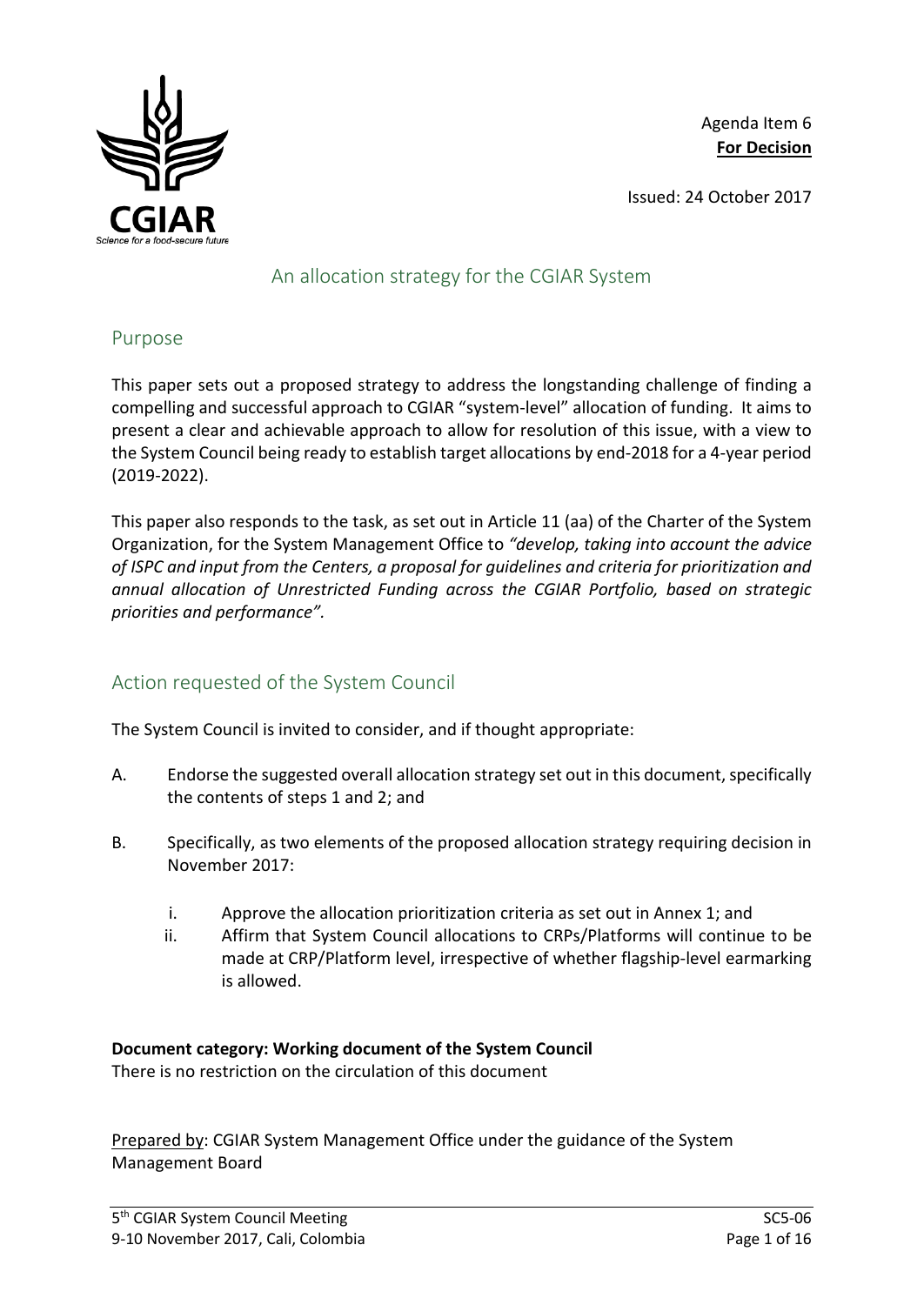# Part A – Proposed objectives of a funds allocation approach

- 1. In many ways, the allocation question resembles an optimization task (solving a differential equation to optimize multiple priorities to find the best solution) maximizing:
	- i) The impact of system-level funding on the wider portfolio's contribution to CGIAR's 2016-2030 Strategy and Results Framework ('SRF') targets; and
	- ii) The extent to which the overall allocation meets the various and sometimes diverse funding preferences of the System Council.
- 2. This allocation strategy takes these two goals as guiding objectives.

### Part B – 3 Proposed Steps

## Step 1: Assess and reaffirm commitment to a system-level approach based on pooled funding and decision-making

- 3. A successful approach to allocation depends on having enough consensus among CGIAR's Funders on what kind of 'System' is desirable and achievable. This then defines a vision for a financing system, which then determines what kind of allocation approaches are possible.
- 4. The starting position of this paper is that the drivers of the original 2009 reform<sup>[1](#page-1-0)</sup> of CGIAR are still valid, and that despite many implementation challenges, the general philosophy of that reform holds true – that CGIAR's future lies in collective multilateral action between Funders and Centers.
- 5. **Step 1** of the strategy would therefore aim to test and reaffirm two propositions:
	- i) An integrated and mutually reinforcing set of research activities across Centers, themes, and stages of product development will have more impact than a broad spread of fragmented and atomized research activities; and
	- ii) Pooled funding and decision-making when managed well is more efficient and impactful than atomized funding[2.](#page-1-1)
- 6. Much is embedded in the term "when managed well" in the second bullet above. Unpacking this term adds several additional managerial objectives to any allocation system:
	- i) That it supports prioritization rather than spreading research efforts too thinly;
	- ii) that it allocates system funding in a way that adds special value to the currently larger volume of W3 and bilateral funding; and
	- iii) That it is informed by the best-available objective sense of where system funding can make the most difference.

<span id="page-1-0"></span> <sup>1</sup> [http://www.cgiar.org/www-archive/www.cgiar.org/pdf/econsult\\_oct2009/econsult\\_BCG\\_finalreport\\_oct12\\_2009.pdf](http://www.cgiar.org/www-archive/www.cgiar.org/pdf/econsult_oct2009/econsult_BCG_finalreport_oct12_2009.pdf)

<span id="page-1-1"></span><sup>&</sup>lt;sup>2</sup> Note that CGIAR managed 2430 grants in 2016 with an average grant size of \$0.275 million, with only 6% of grants (by number) greater than \$1 million each.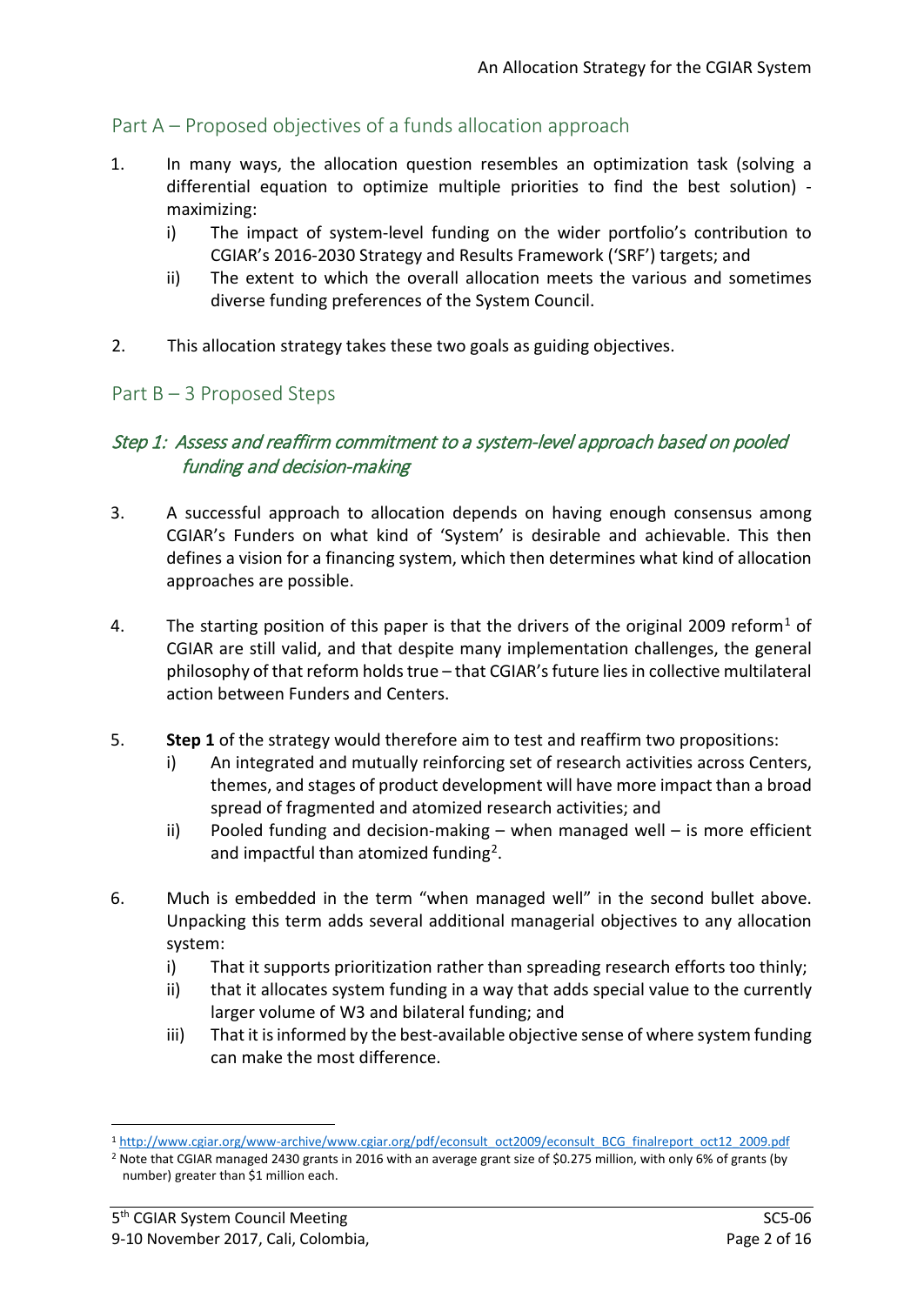# Step 2: Agree on essential building blocks of a successful approach to allocation

7. The table below suggests 12 building blocks of an effective allocation approach, half of which are tabled for decision or action at this 5th System Council meeting.

|                | 12 proposed building blocks                                                                                                                                                                                                                                                                                                                               | <b>Target</b><br>date | SC <sub>5</sub><br>topic |
|----------------|-----------------------------------------------------------------------------------------------------------------------------------------------------------------------------------------------------------------------------------------------------------------------------------------------------------------------------------------------------------|-----------------------|--------------------------|
| $\mathbf{1}$   | Agree on allocation prioritization criteria - see proposed list in $\Delta$ nnex 1                                                                                                                                                                                                                                                                        | Nov<br>2017           | ✓                        |
| $\overline{2}$ | Agree on concept of a 4-year business cycle - see paper on the business cycle<br>SC5-04                                                                                                                                                                                                                                                                   | Nov<br>2017           | $\checkmark$             |
| 3              | Inform the allocation decision - conduct an annual polling of funder preferences<br>according to the agree prioritization criteria (starting in November 2017 meeting)                                                                                                                                                                                    | Nov<br>2017           |                          |
| 4              | Introduce manageable flexibilities into the CRP modality - to enable multi-year<br>pledging with confidence that performance and preference-based changes will be<br>absorbed into the portfolio - see paper on System financing modalities SC5-07                                                                                                        | Nov<br>2017           | $\checkmark$             |
| 5              | Confirm that allocations will continue to be made at the level of CRPs -<br>irrespective of whether Funders agree to allow for any flagship-level earmarking                                                                                                                                                                                              | Nov<br>2017           | $\checkmark$             |
| 6              | Agree on concept of an Annual Performance Report for the CGIAR System and a<br>new results dashboard - see paper on results reporting SC5-05                                                                                                                                                                                                              | May<br>2018<br>(SC6)  |                          |
| $\overline{7}$ | Use the concept of a new 4-year business plan (as part of the new business cycle)<br>as a vehicle to facilitate further discussion on how to prioritize CGIAR's work on a<br>resource-constrained environment - see paper on the business cycle SC5-04.                                                                                                   | May<br>2018<br>(SC6)  |                          |
| 8              | Develop an allocation decision tool $-$ to frame and codify main decision<br>parameters based on the agreed prioritization criteria. This is not intended as a<br>classic allocation formula approach, but to draw on elements on this approach to<br>develop a modelling tool to help inform different financing scenarios - see Annex<br>$\overline{2}$ | May<br>2018<br>(SC6)  |                          |
| 9              | Establish a clear review process and cycle within business planning cycle: science<br>review, evaluation and other aspects of performance management - see SC5<br>paper on the business cycle SC5-04.                                                                                                                                                     | May<br>2018<br>(SC6)  |                          |
| 10             | Agree on linkage between W1 and W2 for 2019 onwards - see discussion in<br>Annex <sub>3</sub>                                                                                                                                                                                                                                                             | May<br>2018<br>(SC6)  |                          |
| 11             | Develop cost-efficient multi-year budgets for system entity budgets and CRP<br>management costs from 2019 onwards - see SC5 paper on the business cycle SC5-<br>04.                                                                                                                                                                                       | Nov<br>2018           |                          |
| 12             | Improve the predictability of system-level funding - see analysis and initial<br>proposals - see Annex 4.                                                                                                                                                                                                                                                 | Nov<br>2018           |                          |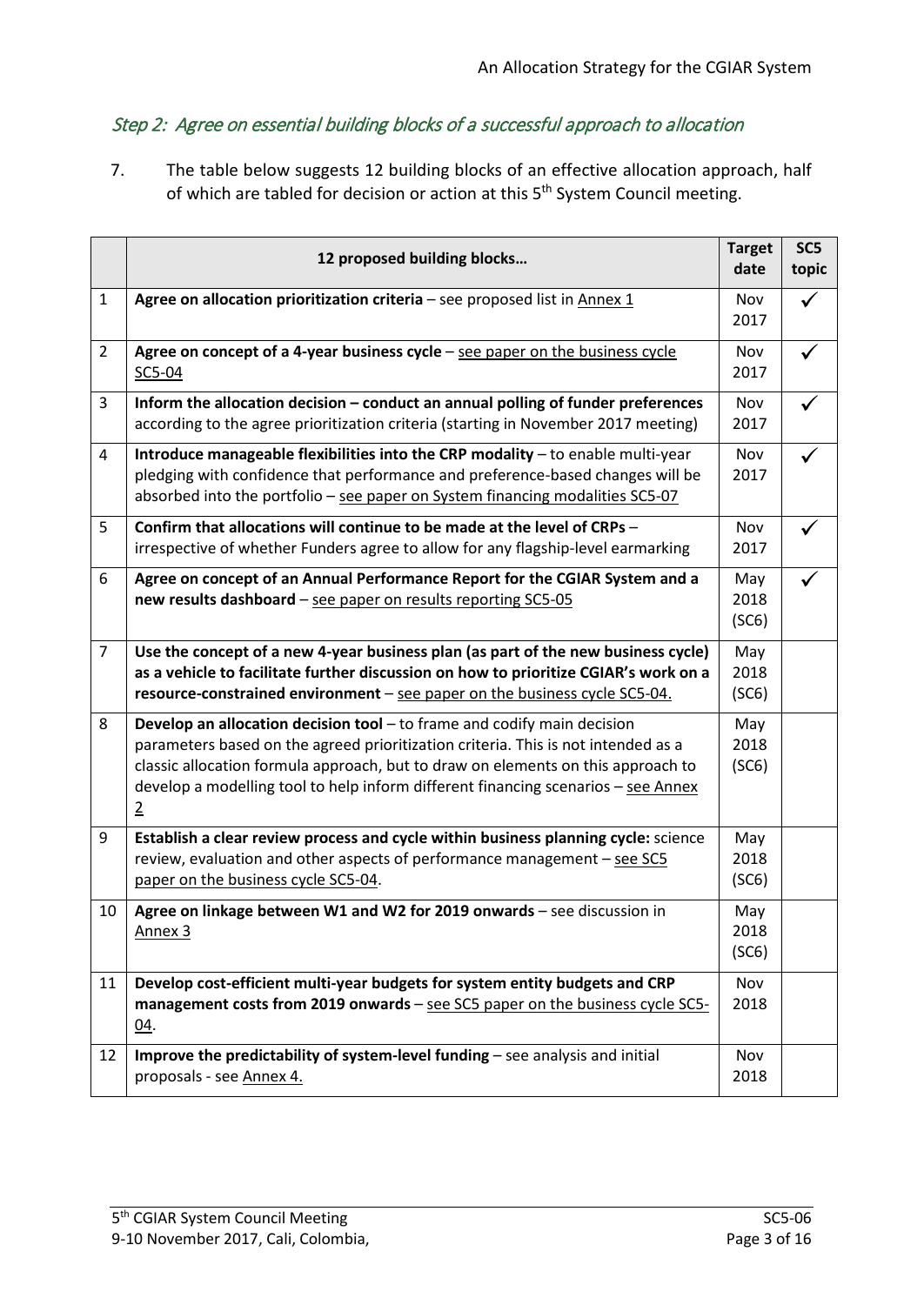## *Step 3 – Implementation in 2017/2018*

- 8. It will take until the Q4 2018 System Council meeting to complete the proposed building blocks above. As such – and if this approach is agreed – it is proposed that the System Council supports a two-part process:
	- i) Adoption and implementation of the proposed 12 building blocks above, including developing a business plan to take forward planning for the 2019-2022 cycle;
	- ii) A 1-year allocation for 2018 that applies the current 2017 allocation approach (Agenda Item 9 in this System Council meeting).
- 9. The specific decisions requested from the Council on this paper, if thought appropriate, are set out on the cover sheet.

\_\_\_\_\_\_\_\_\_\_\_\_\_\_\_\_\_\_\_\_\_\_\_\_\_\_\_\_\_\_\_\_\_\_\_\_\_\_\_\_\_\_\_\_\_\_\_\_\_\_\_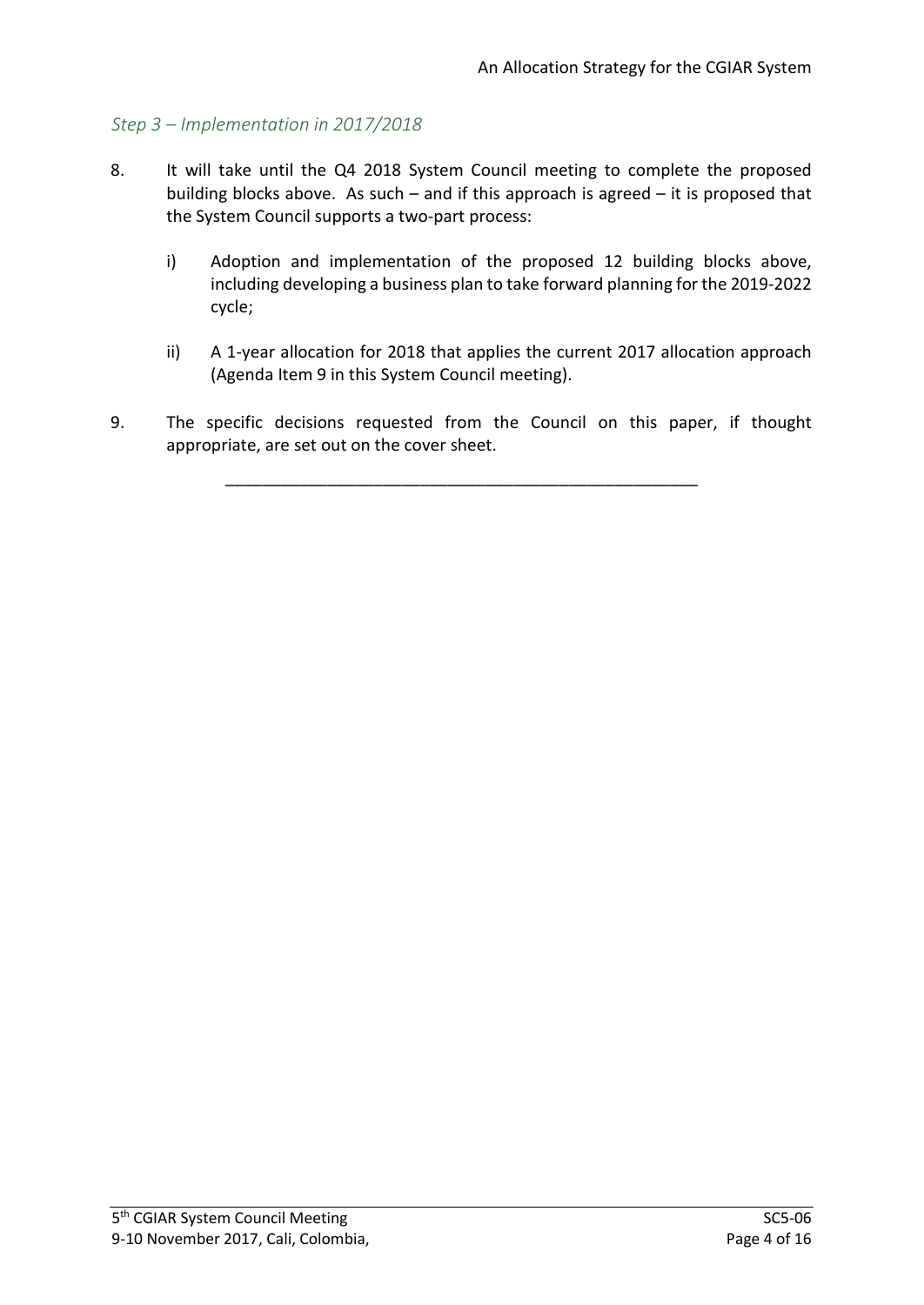| <b>Domain</b>                                                                                                                                                                                               | Information sources - informed by                                                                                                                                                                                                                                                                                                                                                                                                                                                                                                                                                                  |  |  |  |
|-------------------------------------------------------------------------------------------------------------------------------------------------------------------------------------------------------------|----------------------------------------------------------------------------------------------------------------------------------------------------------------------------------------------------------------------------------------------------------------------------------------------------------------------------------------------------------------------------------------------------------------------------------------------------------------------------------------------------------------------------------------------------------------------------------------------------|--|--|--|
| <b>Estimates of likely</b><br>results<br>1. Estimates of<br>projected future<br>results<br>2. Information on<br>ongoing results<br>when available                                                           | Information on quality at entry (ISPC ratings and Funder<br>$\bullet$<br>reviews - the original 2016 flagship-level ratings on the quality<br>of proposals, plus new ratings of the resubmitted GLDC and<br>resubmitted flagship proposals), projected outputs and<br>outcomes, CRP annual reports.<br>Accumulating performance data in CRP annual reports (a<br>$\bullet$<br>business intelligence tool that includes the latest projections<br>of CRP results and funding levels), ISPC reviews (if requested),<br>IEA evaluations (and implementation) (all including science<br>quality work). |  |  |  |
| <b>Estimates of CRP</b><br>funding need<br>3. Strategic case<br>for current + future<br>CRP funding need<br>4. Case for system-<br>level funding need<br>in terms of value-<br>added of W1&2 CRP<br>funding | SMB/SC qualitative assessment at time of allocation<br>recommendation based on CRP proposals, available Foresight<br>analyses, ISPC quality at entry, annual performance reviews,<br>accumulating results data for phase 2 and any relevant phase<br>1 performance and evaluation data.<br>Qualitative assessment by SMB/SC taking into account ISPC<br>$\bullet$<br>quality at entry and performance reviews, total projected level<br>of CRP (W1&2) funding relative to W3/bilateral and the<br>ambition of the CRP                                                                              |  |  |  |
| <b>Funder priorities</b><br>5. Level of Funder<br>interest in system-<br>level funding of CRP                                                                                                               | A "preference map" of Funders based on their:<br>CRP-level preferences (expressed in terms of actual bilateral<br>$\bullet$<br>intentions and preferred ideal overall collective distribution)<br>and (where expressed) flagship-level preferences,<br>Preferences between funding stage (upstream discovery,<br>$\bullet$<br>delivery science, piloting + scaling up - see Annex 2), types of<br>program (platform, AFS and integrating CRPs), or objectives<br>(IDOs/sub-IDOs)                                                                                                                   |  |  |  |

# Annex 1: Proposed allocation criteria - and information sources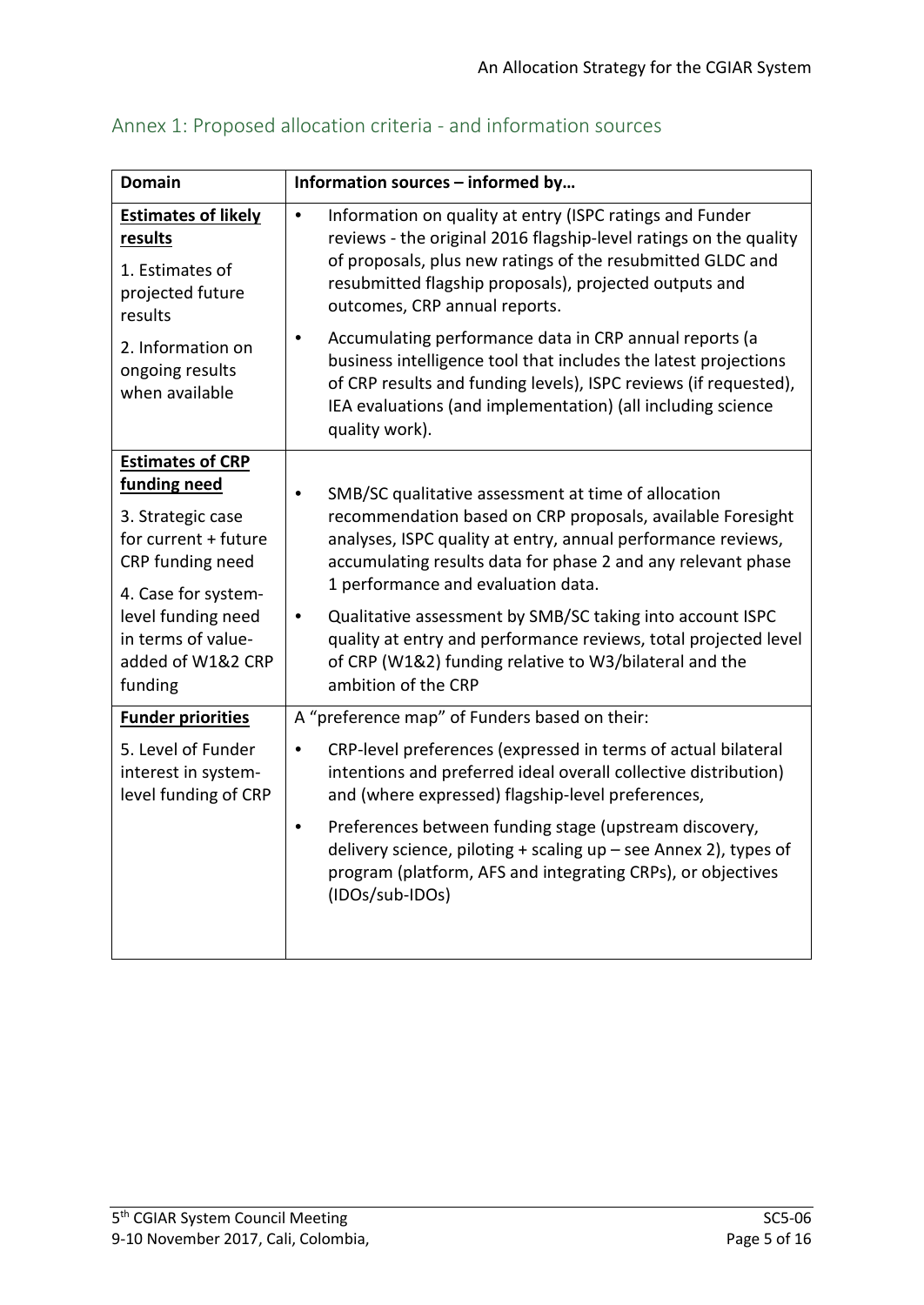# Annex 2: An Allocation decision-support tool – some initial thoughts

- 1. One of the proposed building blocks for an effective allocation of system-level funding includes the development of a tool that will support this decision-making process. The tool would have two main objectives:
	- i) To develop a common decision framework for allocation decisions that enables a more structured, rigorous and precise discussion about W1&2 allocation, resulting in a transparent and optimal outcome.
	- ii) To use the process of tool development to bring together stakeholders towards a common understanding of the rationale for maximizing the utility of W1&2 and advance the conversation on research prioritization based on higher order choices.
- 2. To be successful and meet these objectives we need:
	- i) A well-articulated definition of the problem, and what we are solving for;
	- i) A strong understanding of what are the synergies and trade-offs when shifting W1&2 funding between priorities;
	- ii) A well-defined set of criteria for prioritizing research activities; and
	- iii) Support from all stakeholders at key steps along the way.
- 3. At its most basic conceptual level, the tool will apply some quantitative and qualitative criteria to probable funding scenarios of W1&2 availability over time. The criteria will cover the three domains described in Annex 1 (estimates of likely results, estimates of CRP funding needs and funder priorities). The output of the tool will be a set of possible scenarios for the allocation of W1&2 towards research themes. Decisionmakers will then need to decide on which of these scenarios is optimal.
- 4. The value of this tool will come as much from the discussions that will take place in developing it as the actual results. A key input in developing the tool will be to define the choice variables. To do so, specific taxonomies will need to be developed around each of the criteria to map these preferences in a quantitative way (using a voting mechanism, for example). The core of the model will be the assumptions linking the actual research programs to these taxonomies.
- 5. Various possible taxonomies are set out under the Funder preferences section of Annex 1 – alternatively various other objectives could potentially be modelled, for example at the objective level in terms of whether to maximize:
	- i) the global impact of CGIAR in terms of numbers of potential beneficiaries in developing countries;
	- ii) CGIAR comparative advantage of at a System level;
	- iii) the contribution of CGIAR across all SDGs;
	- iv) the empowerment of the CGIAR System to be more responsive to changing demand;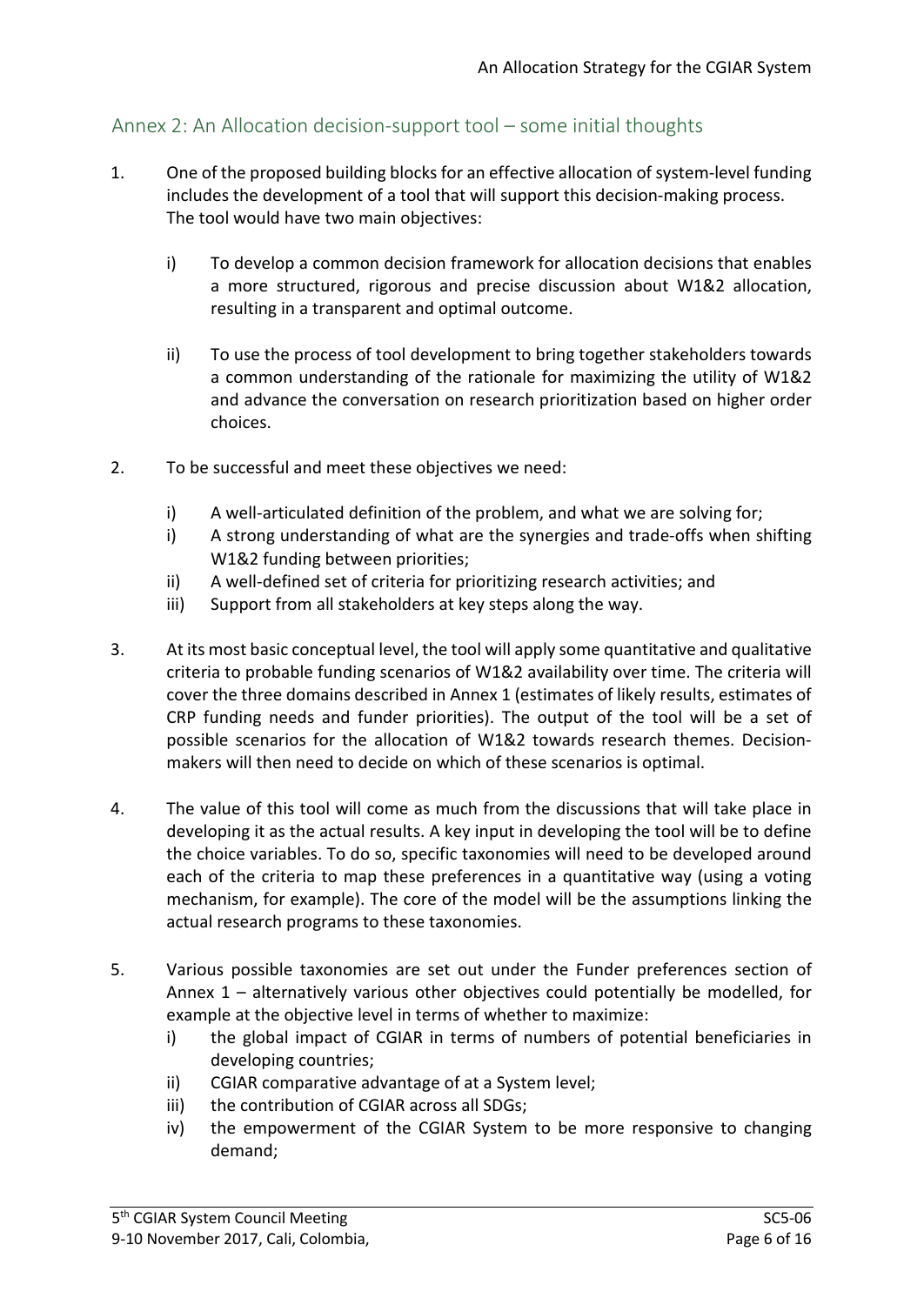- v) food and nutrition security issues in the face of climate change; or
- vi) the 'place-based' role of CGIAR in facilitating ODA investment in national organizations in donor countries.
- 6. Not all choices will be in the form of trade-offs many synergies exist as well. In the past, the diversity of these objectives has been seen as a "problem" but each individual objective has the potential to add value to the delivery by the System as a whole.
- 7. Some factors may limit the extent to which we are able to meet our objectives for the model, at least in the short-term, including:
	- i) The inevitable subjectivity of certain allocation criteria and of their quantitative relationship to the actual portfolio;
	- ii) A CRP performance framework (a key input) that is still under development; and
	- iii) A quite broad CGIAR Strategy and Results Framework with potentially overlapping and numerous IDOs and sub-IDOs.
- 8. Principles for what this tool will and won't do:
	- i) The tool will not be a technical black box and or algorithmic optimization model. It needs to be easy to understand and calculations need to be simple.
	- ii) The tool will not generate one set of numbers as a single answer. Instead it will output several scenarios that will best describe the trade-offs that must be faced.
	- iii) The tool will be flexible to adapt to the different way of expressing priorities (taxonomies) in different audiences.
	- iv) The development of the tool will be an opportunity in itself to bring together the stakeholders. They will be consulted at different stages of the tool's development.
- 9. Some of the key development steps include:
	- i) A stakeholder analysis (who they are, what their interest might be in this project) and resulting engagement plan.
	- ii) Conceptualization of the time horizon, outputs and inputs of the model
	- iii) Defining the taxonomies for each of the allocation criteria
	- iv) Finding data sources for the inputs, as well as processes for collecting and refreshing the data
- 10. The timeline is ambitious with a goal to develop the tool in time to use it to inform potential multi-year allocations for the 2019-2022 period.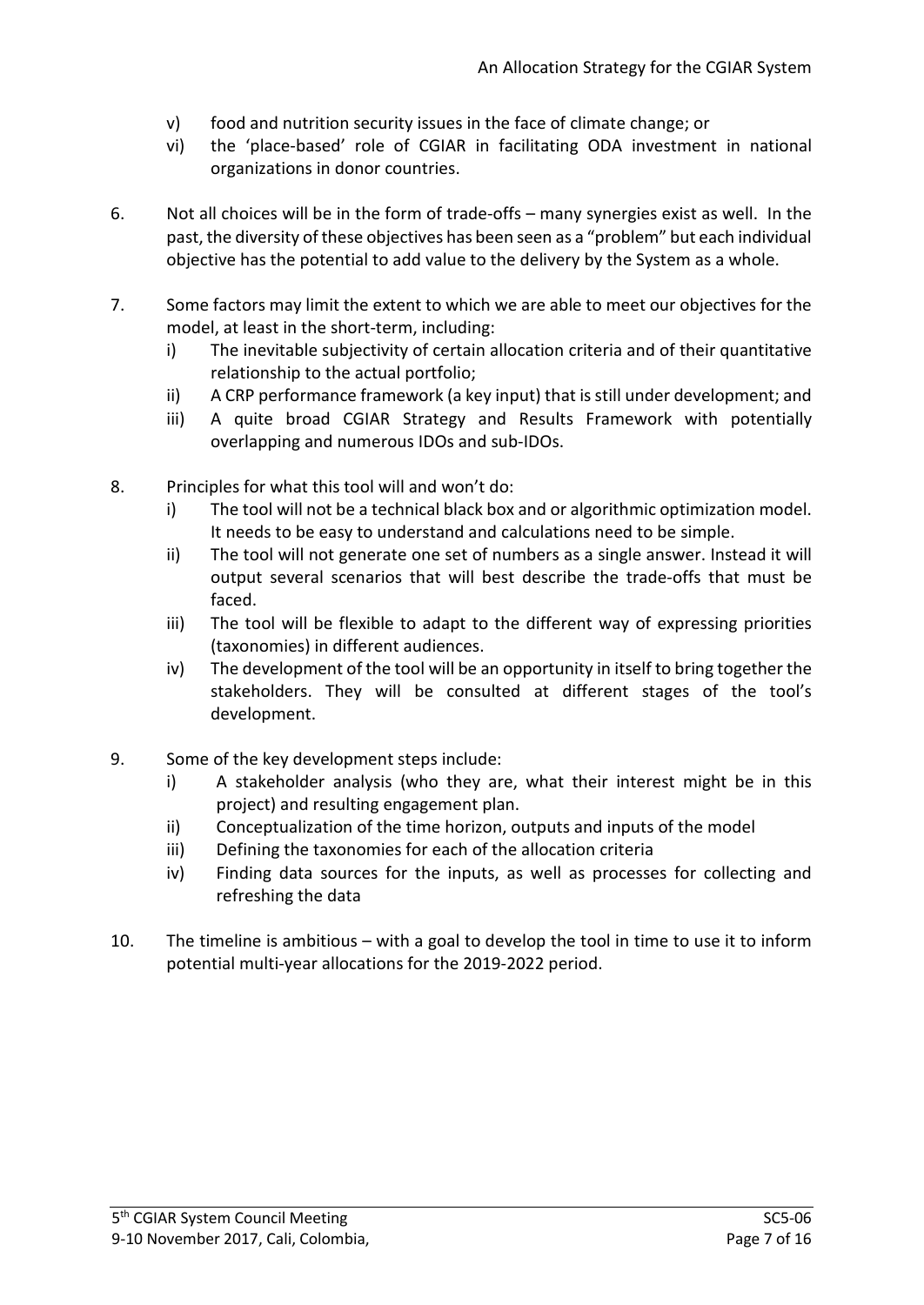# Annex 3: The linkage between W1 and W2

- 1. It is proposed that a decision on the linkage between Window 1 and Window 2 for a potential 2019-2022 business cycle is made once the 2017 financial year has been completed and the new linkage formula has been tested in this real-world situation.
- 2. A key variable is how best to use W1 in support of achieving the strategic funding objectives of the System Council for 2017. Two key parameters are System Council indicative allocations – which are already known, and actual W2 outcomes – which will only become known at the end of each year.
- 3. The 5th meeting of the System Management Board in March 2017 decided on an approach for 2017 based on the "middle ground option" described below - whereby W1 is allocated across all funding gaps between W2 and System Council indicative W1&2 allocations such that these are reduced by the same percentage amount until W1 funding is exhausted (with Platforms being excluded from such reductions). This aims to offer a middle ground between full and zero coverage of the gap with W1, thus creating a greater incentive for W2 financing while partially helping reduce potential funding gaps for all CRPs.
- 4. The 2017 Portfolio Financing Plan ('2017 FinPlan') explored the following four alternative approaches, concluding that for 2017 the 'middle ground' approach was the best:
	- i) **"Undefined until year-end"**: an ex post approach which defers a decision on how to address funding gaps until later in the year. This would enable more flexibility in response depending on having clearer information at the end of the year, although would reduce the predictability and potentially therefore the credibility of System-level finance.
	- ii) **"Fixed in advance – winner takes all (W2)":** equal amount of W1 would be allocated to each CRP up to the System Council indicative W1&2 allocation and not adjusted for W2 end-of-year outcomes. This gives a major incentive for W2 fundraising for CRPs by not reducing W1 1:1 for each W2 contribution. However, when applied in 2016 this led to some CRPs only being made aware at the end of the year of receiving less funding than programmed. This approach provides the largest variation between CRP outcomes and System Council indicative allocations.
	- iii) **"Middle ground – partial filling of funding gaps":** the approach for 2017, whereby W1 is allocated across all funding gaps between W2 and System Council indicative W1&2 allocations such that these are reduced by the same percentage amount until W1 funding is exhausted (with Platforms being excluded from such reductions). This offered a middle ground between full and zero coverage of the gap with W1, thus creating some incentive for W2 fund-raising while partially helping reduce gaps for all CRPs (just at different rates). Compared to approach 2 above, this would narrow the gap between W2 outcomes and System Council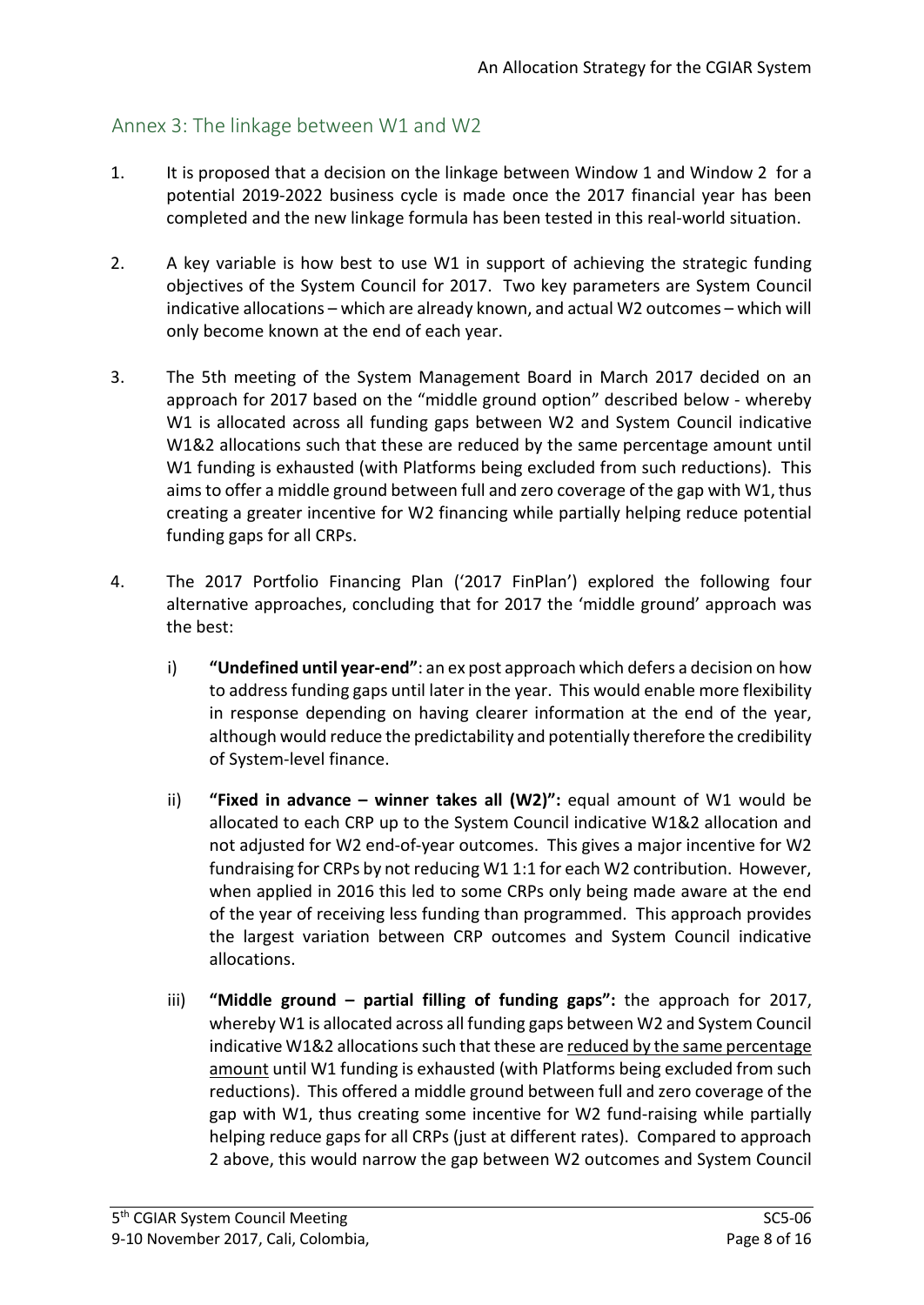indicative allocations in the case of a financial underrun, but still add a greater level of unpredictability to the outcome than Approach 4 below.

iv) **"Egalitarian – cuts applied equally across CRPs":** equal application of a possible cut irrespective of the level of W2 funding already received by CRPs. W1 is allocated such that all CRPs face the same percentage reduction of W1&2 from their System Council allocation until W1 funds are exhausted. This has the advantage of being optimal in terms of getting closest to the original System Council allocation, although it does not provide an immediate incentive for CRP fundraising (except when 100% of the System Council allocation can be raised from W2).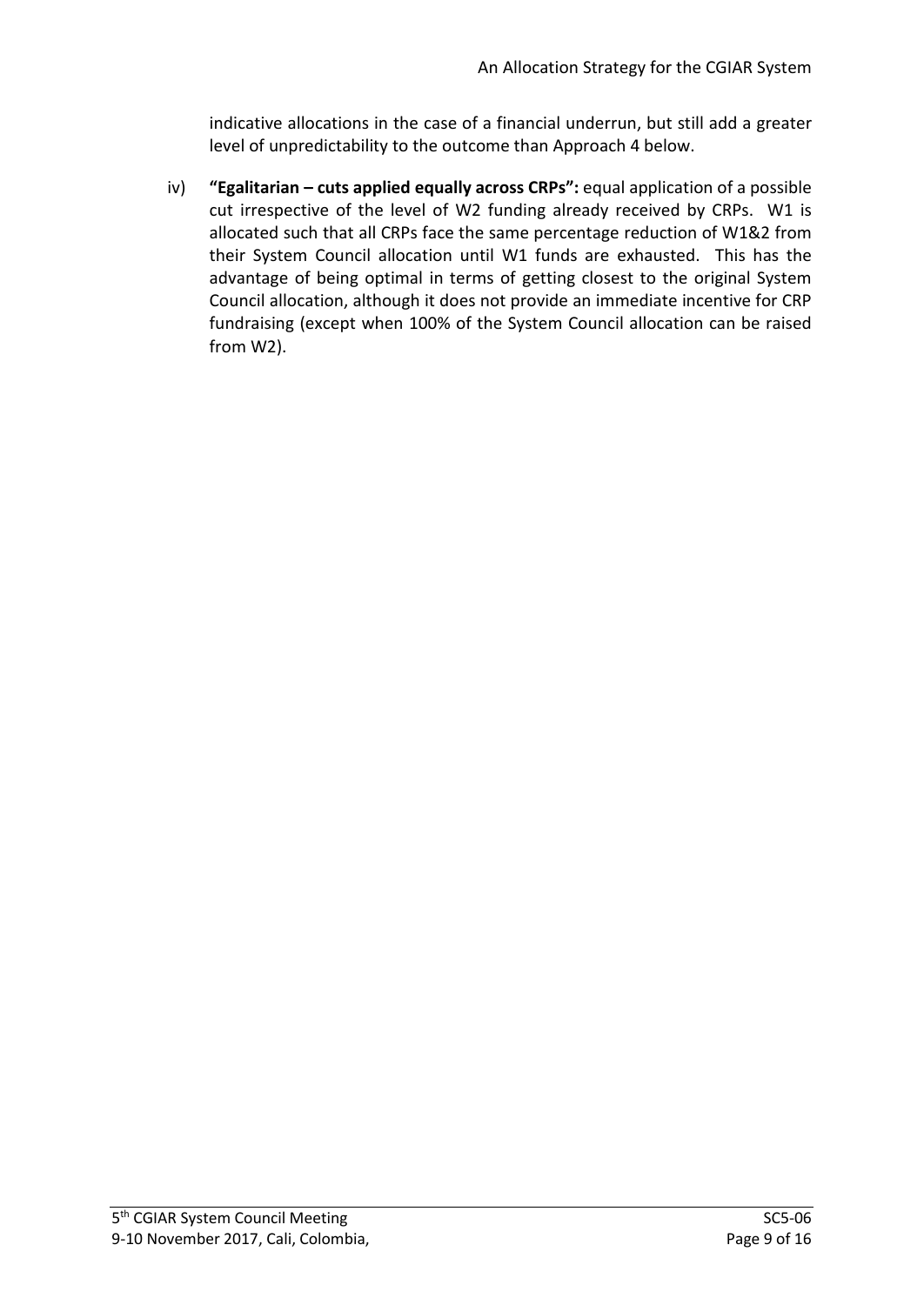# Annex 4 - How to improve funding reliability to make allocations more reliable

#### *5 potential solution areas*

- 1. The following measures could provide more predictability to CRP System-level financing annually and multi-annually:
	- i) **Maintain and increase the share of W1 contributions** this would have a major impact on the ability of the system to honor annual or multi-annual allocations.
	- ii) **Continue to set System Council-level allocations that cover W1&2 as a combined financing pool** with combined strategic financial allocations – the W1 linkage to W2 is an essential element in rebalancing any anomalies between individual Funder allocations and the overall expressed preference of the System Council on what should be the balance of funding effort between CRPs.
	- iii) **Increase the share of multi-year system-level funding commitments to CGIAR** – establish a soft target at the System Council level for the share of multi-year funding pledges – to 50% of System financing up from the current level of 16% in 2016.
	- iv) **Make multi-year pledges at the CRP-level too** shifting this dialogue into a multi-annual rather than annual planning process.
	- v) **Develop an innovative funding arrangement to stabilize system funding.** This could, for example, be in the form of a guarantee or loan arrangement that could provide greater assurance to CRPs/platforms that annual or multi-annual System Council allocations will be met even in the event of any unanticipated shortfalls.

### *Analysis*

2. The credibility of System-level funding allocations rests in part on the predictability of System-level funding. The effort of making effective System Council allocations is wasted if those allocations do not reflect the actual funding reality at the end of the allocation period. Centers have noted that the quality of finance is as important as its volume. This was a key element of the Funding Modalities Scoping paper presented at  $SC4<sup>3</sup>$ , which noted (page 9) that:

"Within-year and multi-year predictability of funds:

a. In the **short term** (within year), CRP funding from W3 and Bilateral is more predictable than System-level financing since these rely on typically 3- year project commitments. However, the W1&2 predictability of funding is poor – the last Funders to announce their funding decisions are two major Funders

<span id="page-9-0"></span><sup>&</sup>lt;sup>3</sup> [http://www.cgiar.org/wp-content/uploads/2017/05/SC4-03\\_Funding-Modalities-ScopingPaper\\_Revision-](http://www.cgiar.org/wp-content/uploads/2017/05/SC4-03_Funding-Modalities-ScopingPaper_Revision-1_4May2017.pdf)[1\\_4May2017.pdf](http://www.cgiar.org/wp-content/uploads/2017/05/SC4-03_Funding-Modalities-ScopingPaper_Revision-1_4May2017.pdf)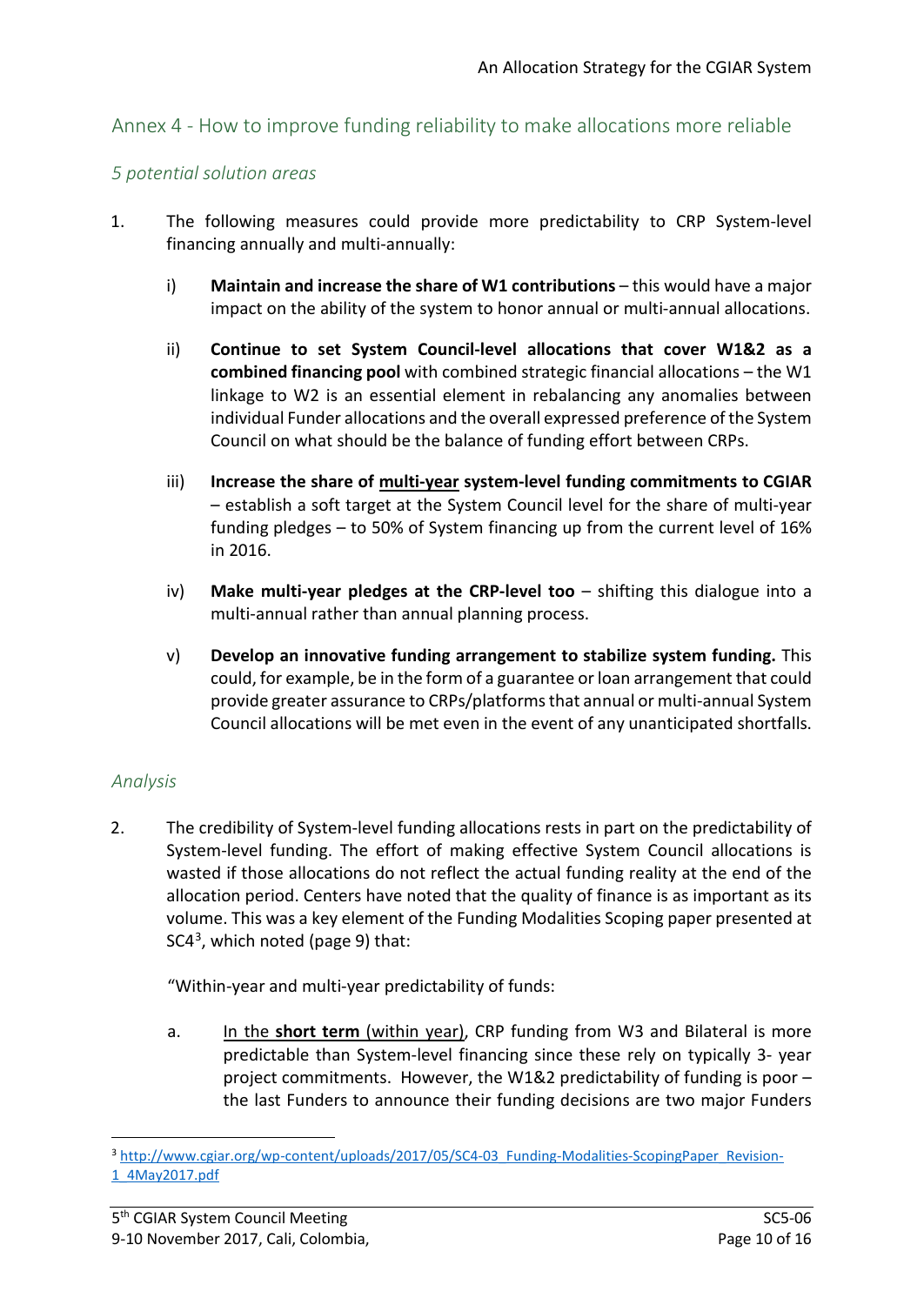who together represent 30% of W1&2 funding, towards the end of the year, requiring Centers to pre-finance the research and absorb the risk between budgeted and actual income.

b. In the **medium and long term**: CRP funding from W1&2 is mostly unpredictable over the medium and long term. In terms of 'revealed preference', W2 *percentage* allocations to some CRPs by Funders appears to be stable over years but the corresponding *amount* received often varies because of changes in their total size of contributions (including due to exchange rate changes)."

## *Within-year unpredictability*

3. Each year, CGIAR develops a financing plan based on prior year funding experience as targets. However, the financing plan turns out to be unrealistic each year. End of year differences in actual funding received by CRPs compared to System Council allocations of system funding are significant. 2016 was a particular year in this regard since W1 was fixed in advance and not used to rebalance actual W2 contributions towards System Council allocations. This complete 'de-linking' led to about \$16.7m losses by 8 CRPs, which in turn drove a number of Center-level losses and declines in reserves.



\* Adjusted for A4NH \$6 million additional contribution resulting from revised calculations in 2014 and 2015

4. However, end of year financing shocks also existed in past years when W1 and W2 were linked, as illustrated below: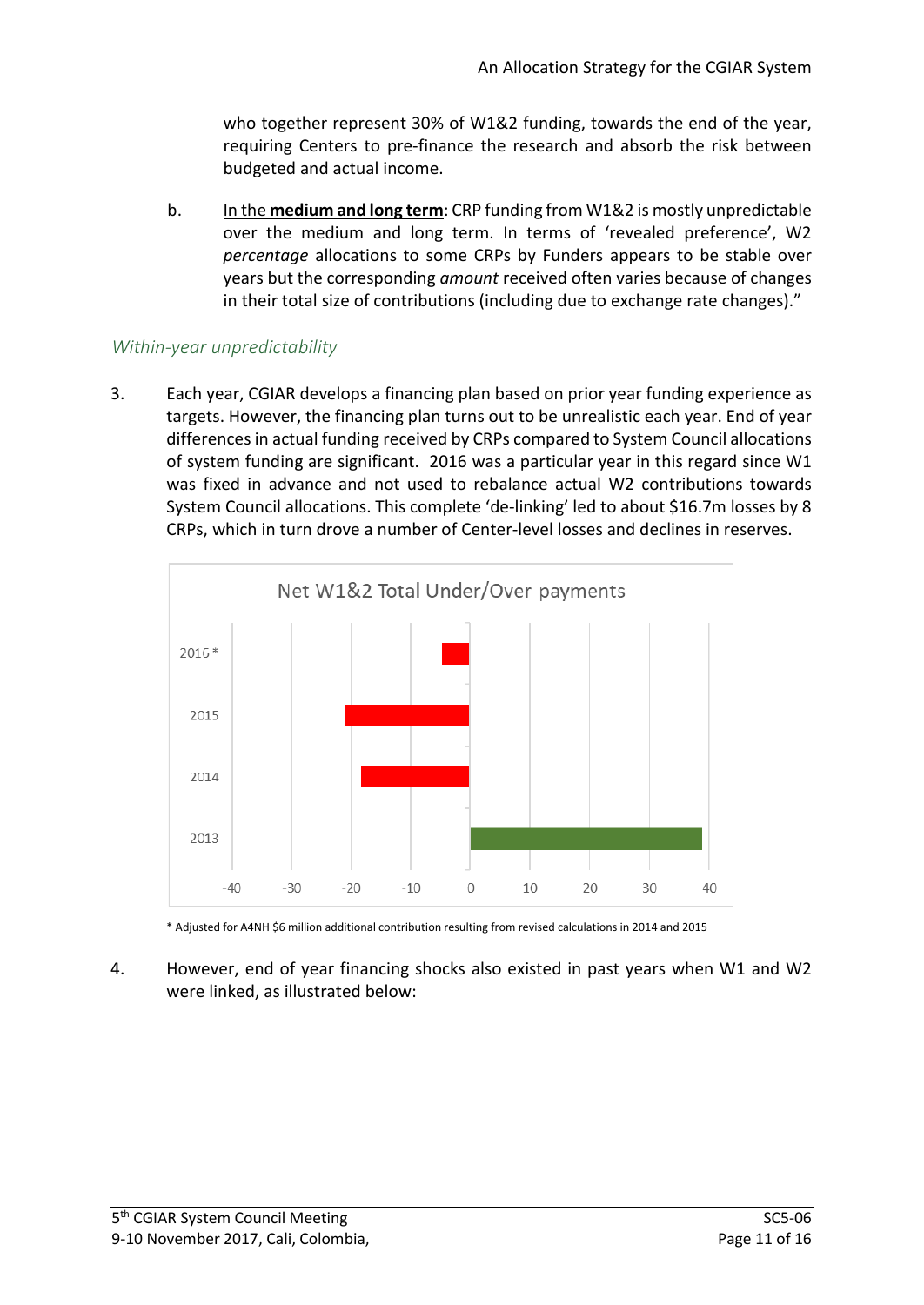

- 5. The operational impacts of this unpredictability are pernicious in many ways:
	- a) In terms of programming, Centers have to plan their research work less efficiently because they face incentives to under-program against System Council allocations to factor in a level of risk that they can absorb in case of an actual funding shock. It also has an impact of the balance of fundraising preferences between W3 and system funding, since Centers see W3/bilateral as a more secure and predictable funding source.
	- b) In terms of financial impacts, this instability is a major driver of Center losses and reserve depletion. The impact on System wide surpluses and shortfalls resulting from unpredictable funding realities is shown in the following illustration which includes the forecast from Centers submitted as of June 2017:

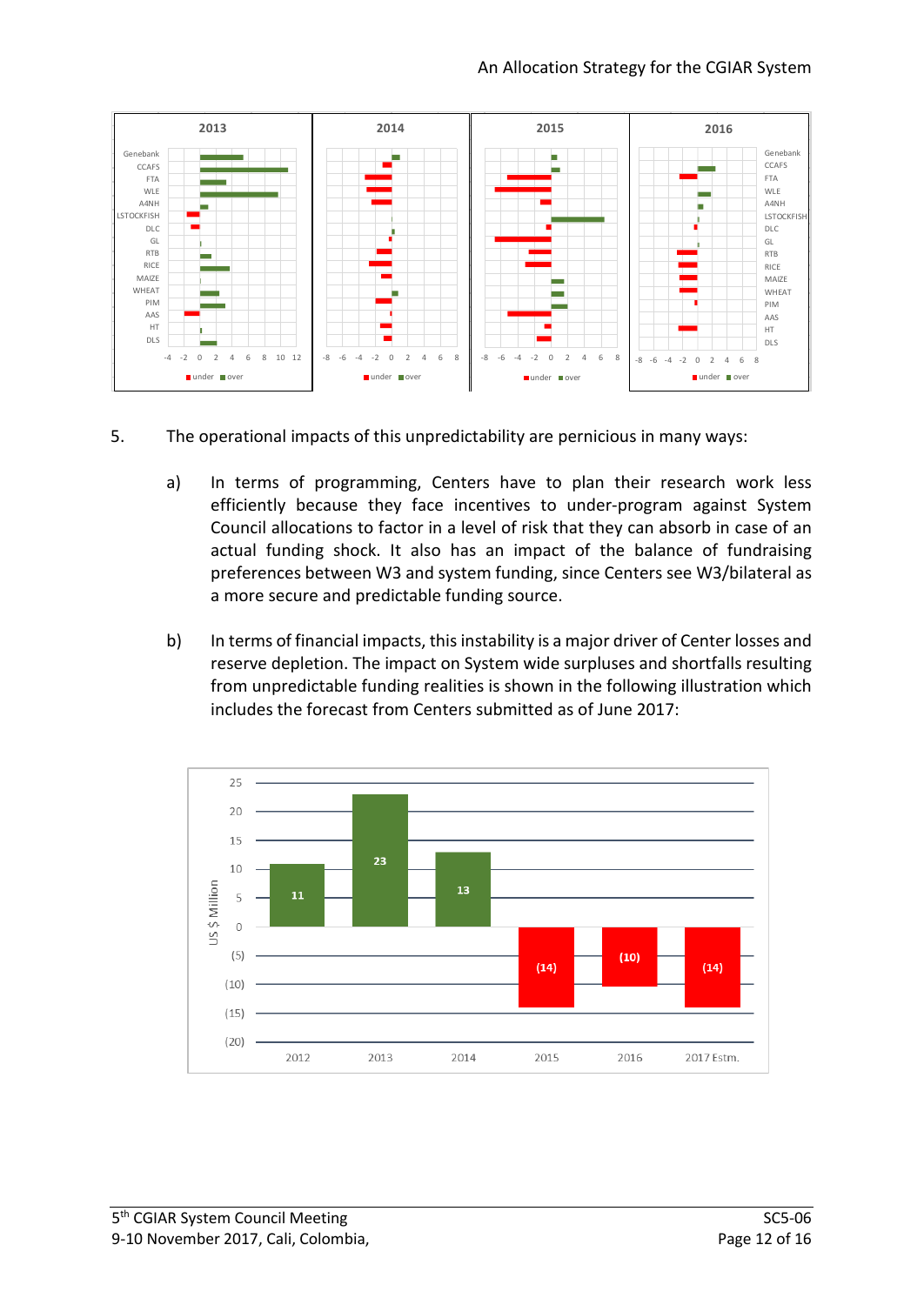- 6. The drivers of this unpredictability are described in detail in the Improving System Financing Modalities paper presented at  $SC4<sup>4</sup>$ . In summary, these are:
	- i) Poor forecasting of overall financing levels of W1&2 and late confirmation of W2 annual allocations;
	- ii) Significant differences between assumptions of W2 which provides the bases for System Council W1&2 allocation and actual W2 allocations;
	- iii) Changing policies on the use of W1 in terms of whether it should be used to rebalance the gap between actual W2 contributions and System Council W1&2 allocations;
	- iv) Additionality of W2 which some Funders and Centers feel should not result in reduced W1 allocations; and
	- v) Allowing any W2 allocated to CRPs beyond the System Council allocations to be kept for that CRP.
- 7. Because Centers pre-finance CRPs, the risk of any shortfalls is held at the Center level and typically falls on reserves. The following table shows how within the year the total pre-financing of W1&2 CRP spend can rise to about \$60 million at its peak mid-year or \$30 million by year-end receiving the balance in January of the following year:





8. Most of the funding becomes available only towards the second half of the year and sometimes, towards the end of the calendar year and this results in an asymmetric spending pattern which is illustrated for demonstration purposes in the following graph.

<span id="page-12-0"></span> <sup>4</sup> Improving System Financing Modalities SC4-03 [http://www.cgiar.org/wp-content/uploads/2017/05/SC4-](http://www.cgiar.org/wp-content/uploads/2017/05/SC4-03_Funding-Modalities-ScopingPaper_Revision-1_4May2017.pdf) 03 Funding-Modalities-ScopingPaper Revision-1\_4May2017.pdf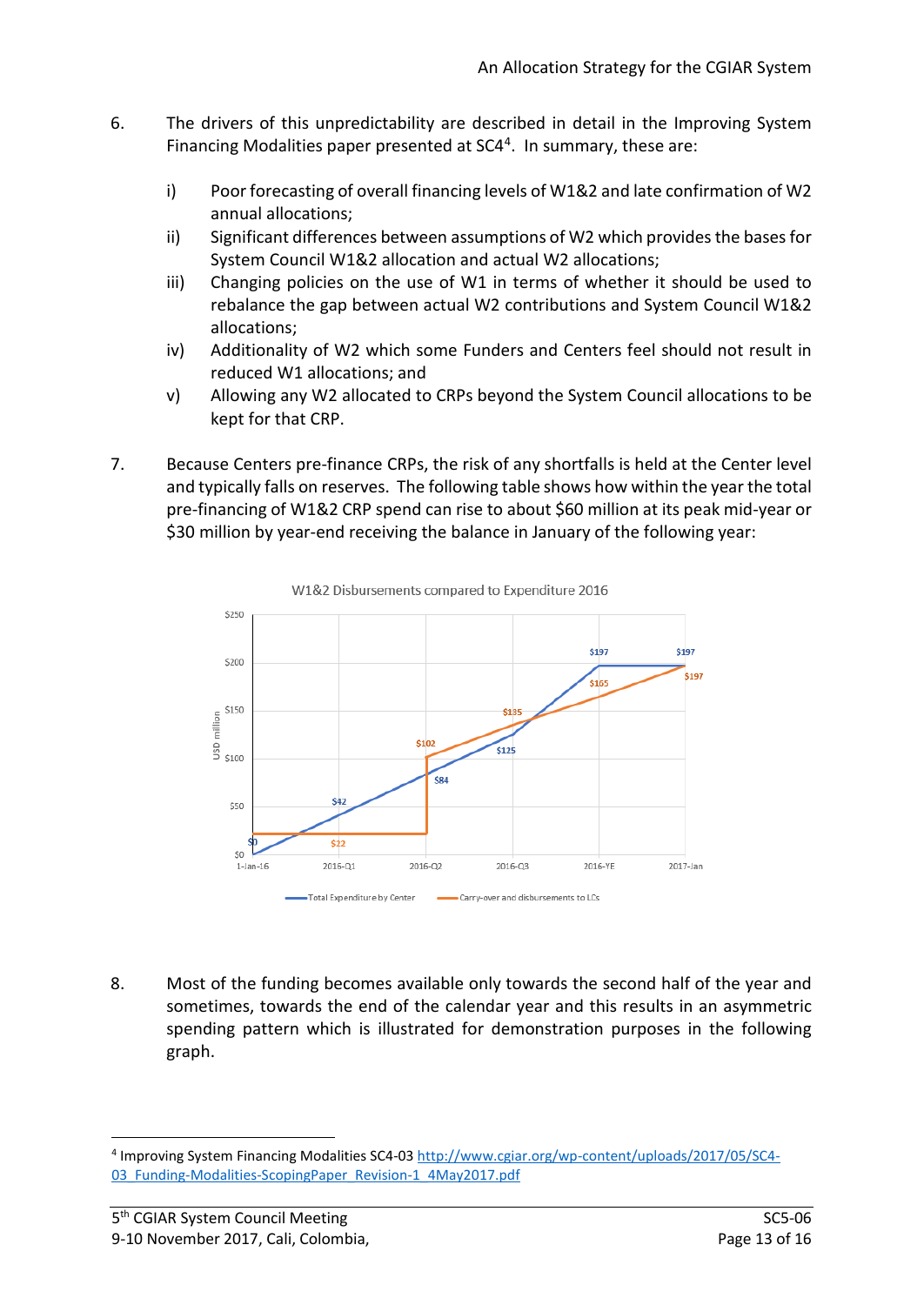

9. The following tables shows how W1&2 contributions are concentrated towards the end of the year which is a root cause of the unpredictability of the current funding system.

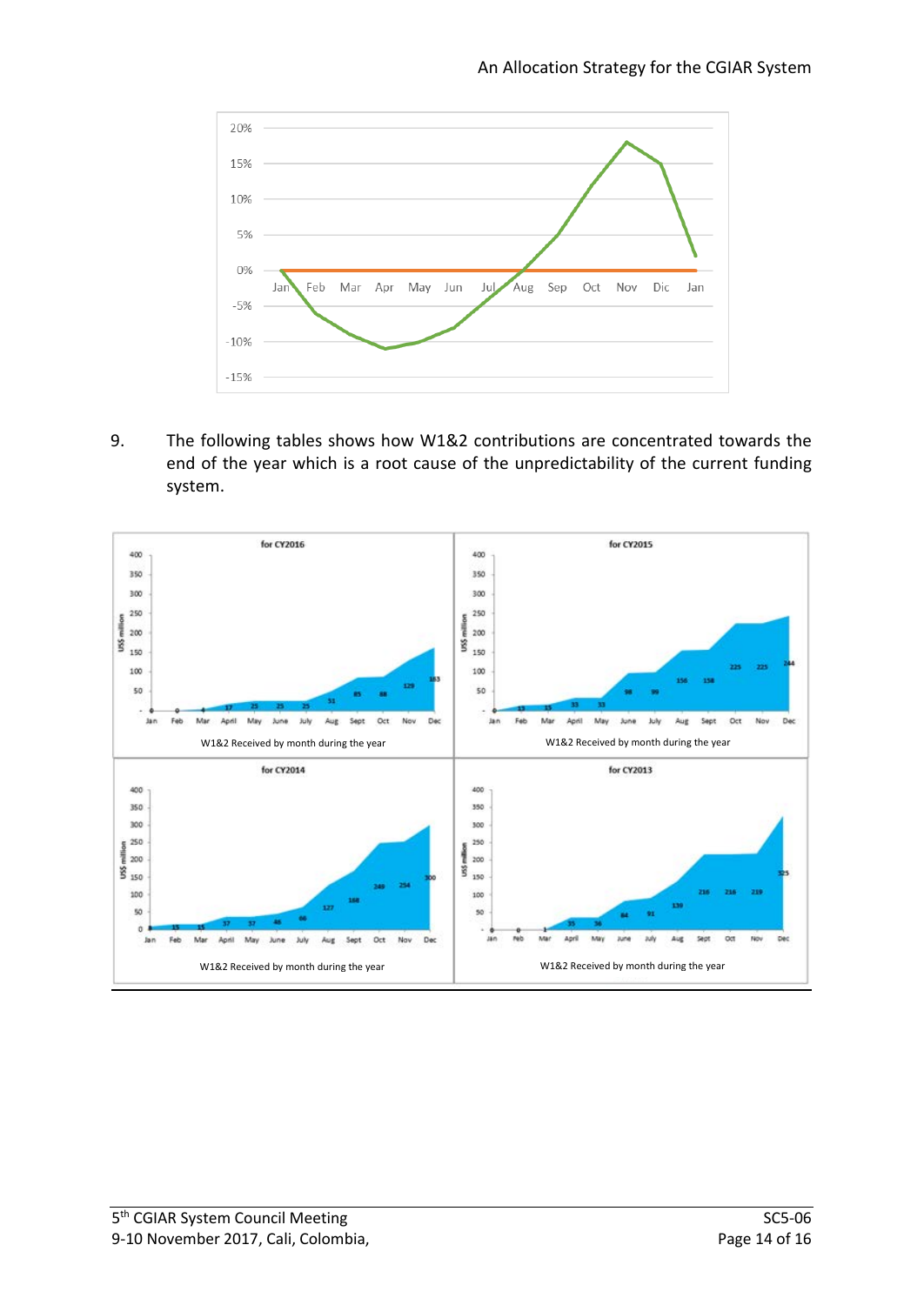## *Multi-year unpredictability*

10. A major further element of unpredictability is at the multi-year level. There are large annual variations of W2 amounts allocated to CRPs, which have partially been offset by the use of W1:



This chart shows the band (minimum/maximum between 2011 and 2016) of W2 amount received by CRPs.